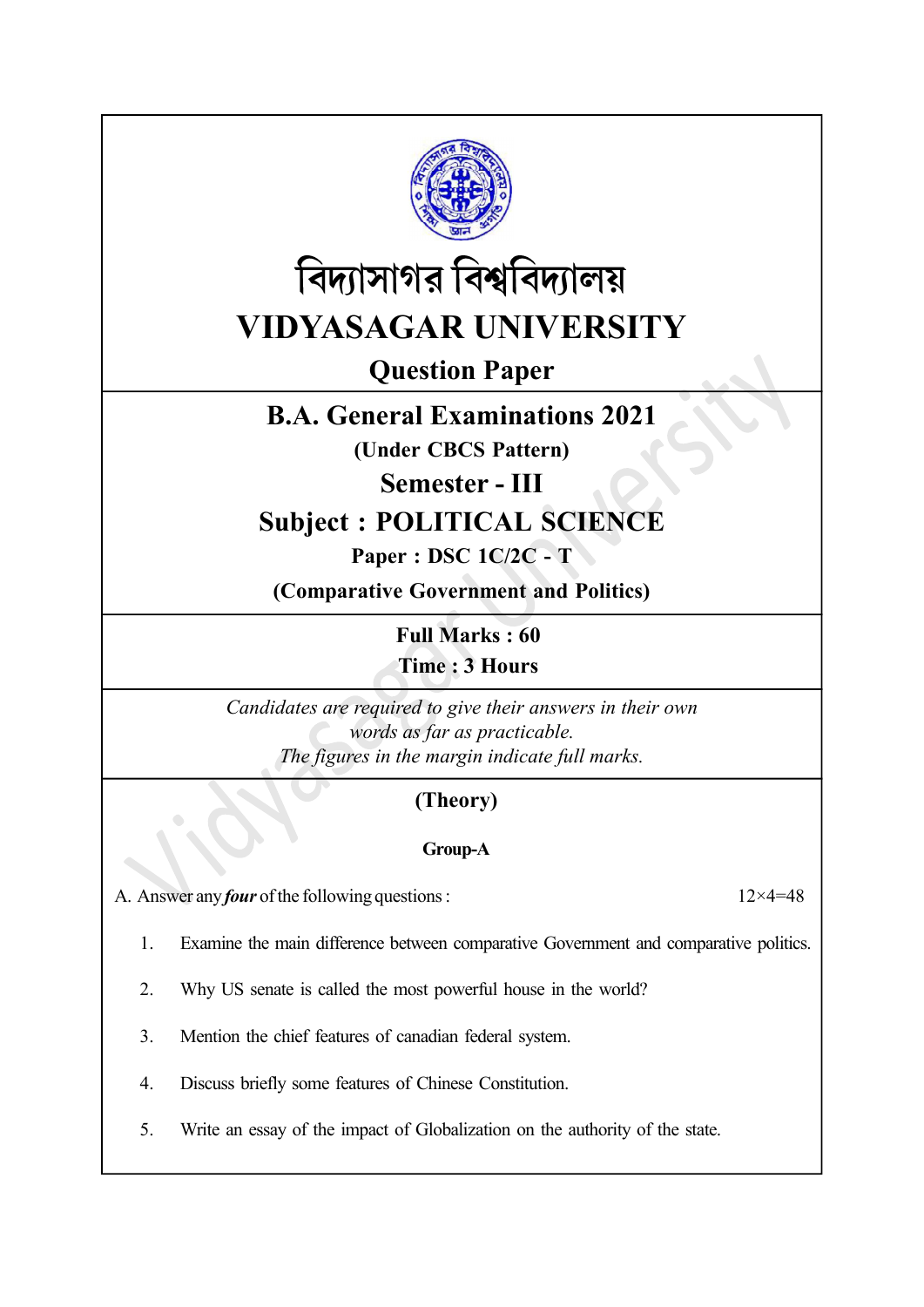- 6. Mention the merits and demerits of democracy in the present world.
- 7. Descirbe the structure and functions of National People's Congress in China.
- 8. Discuss the features of Authoritative Political System.

#### Group-B

B. Answer any six of the following questions :  $2 \times 6 = 12$ 

- 1. What do you mean by political system?
- 2. Define democracy.
- 3. What is federalism?
- 4. In which system the active role of opposition party is found?
- 5. How many houses are there in the USA Parliament?
- 6. What is the House of Lords?
- 7. Define committee system.
- 8. Mention two features of 1982's chinese constitution.
- 9. What do you mean by Multi-party system ?
- 10. Mention two principles of A.V. Dicey's rule of Law?

### বঙ্গানুবাদ

### বিভাগ-ক

| ক.  নিম্নলিখিত যে কোনো <i>চারটি</i> প্রশ্নের উত্তর দাও ঃ |  |  |  |  |
|----------------------------------------------------------|--|--|--|--|
|                                                          |  |  |  |  |

 $52\times8=86$ 

- তুলনামূলক সরকার ও তুলনামূলক রাজনীতির মধ্যে প্রধান পার্থক্য নির্ণয় কর।  $\mathcal{L}$ .
- মার্কিন সিনেটকে পৃথিবীর সর্বাপেক্ষা শক্তিশালী কক্ষ বলা হয় কেন? ২.
- কানাডার যুক্তরাষ্ট্রীয় ব্যবস্থায় প্রধান বৈশিষ্ট্যগুলি উল্লেখ কর।  $\mathcal{O}_{\mathcal{L}}$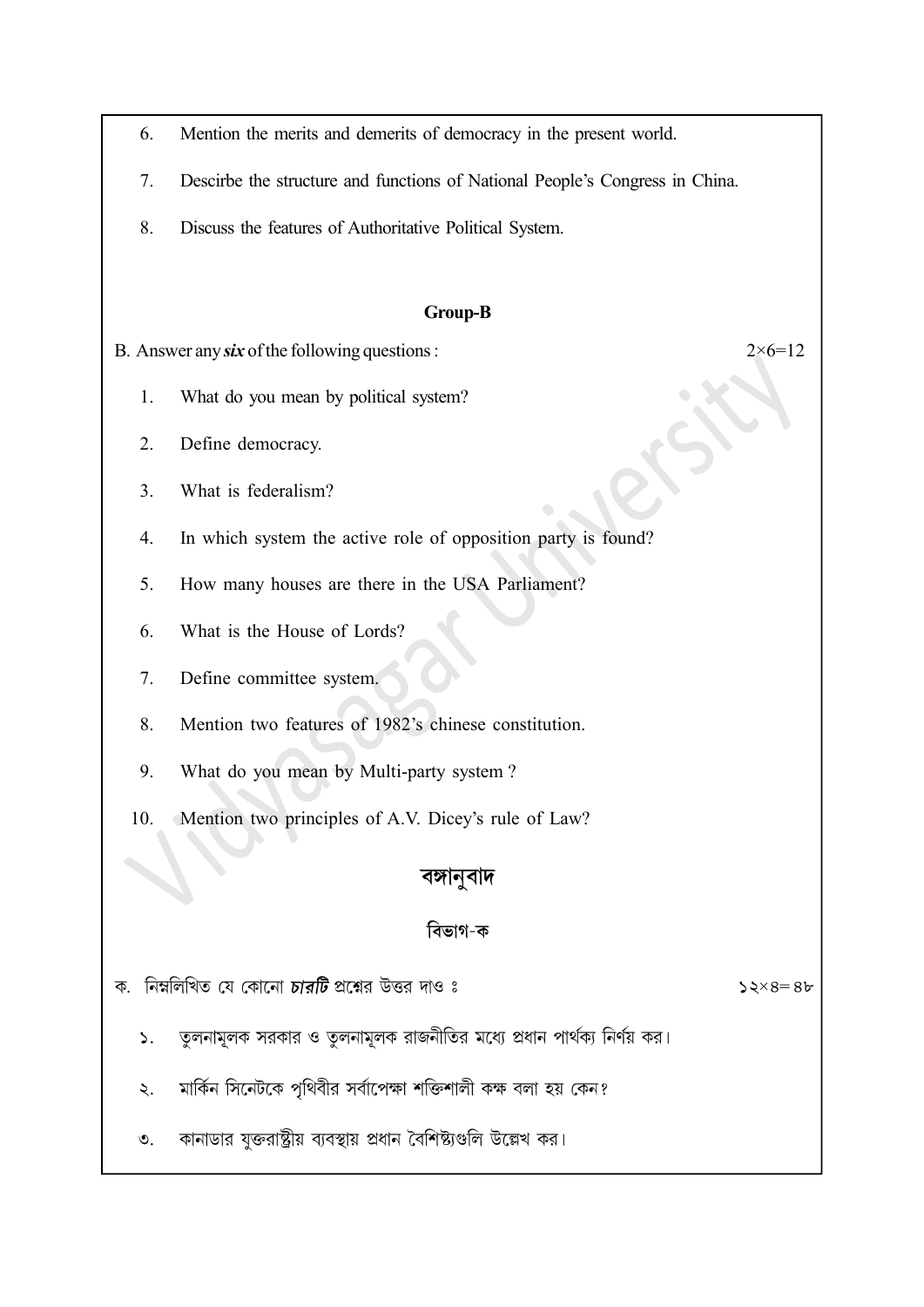- চীনের সংবিধানের কিছু বৈশিষ্ট্য সংক্ষেপে উল্লেখ কর। 8.
- রাষ্ট্রীয় কর্তৃত্বের উপর বিশ্বায়নের প্রভাব সম্পর্কে একটি প্রবন্ধ রচনা কর।  $\alpha$ .
- বর্তমান বিশ্বে গণতন্ত্রের গুণ ও দোষ উল্লেখ কর।  $\mathcal{P}$
- চীনের জাতীয় গণ কংগ্রেসের (PRC)-গঠন ও কার্যাবলী ব্যাখ্যা কর।  $\mathsf{P}$ .
- কতৃত্ববাদী রাজনৈতিক ব্যবস্থার বৈশিষ্ট্যসমূহ বর্ণনা কর। ৮.

### বিভাগ-খ

খ. নিম্নলিখিত যে কোনো ছয়টি প্রশ্নের উত্তর দাও ঃ

- রাজনৈতিক ব্যবস্থা বলতে কি বোঝ?  $\mathsf{S}_{\mathsf{L}}$
- গণতন্ত্রের সংজ্ঞা দাও।  $\lambda$ .
- যুক্তরাষ্ট্র ব্যবস্থা কি?  $\mathcal{O}$ .
- কোন ব্যবস্থায় বিরোধী দলের সক্রিয় ভূমিকা লক্ষ্য করা যায়। 8.
- মার্কিন সংসদের কয়টি কক্ষ রয়েছে?  $\alpha$ .
- লৰ্ড সভা কি?  $\mathcal{S}.$
- কমিটি ব্যবস্থার সংজ্ঞা দাও।  $\mathcal{A}$ .
- ১৯৮২ সালের চীনের সংবিধানের দুটি বৈশিষ্ট্য উল্লেখ কর।  $\mathbf{b}$ .
- বহুদলীয় ব্যবস্থা বলতে তুমি কি বোঝ?  $\delta$ .
- এ.ভি.-ডাইসি'র 'আইনের অনুশাসন'-এর দুটি নীতি উল্লেখ কর।  $\mathcal{L}$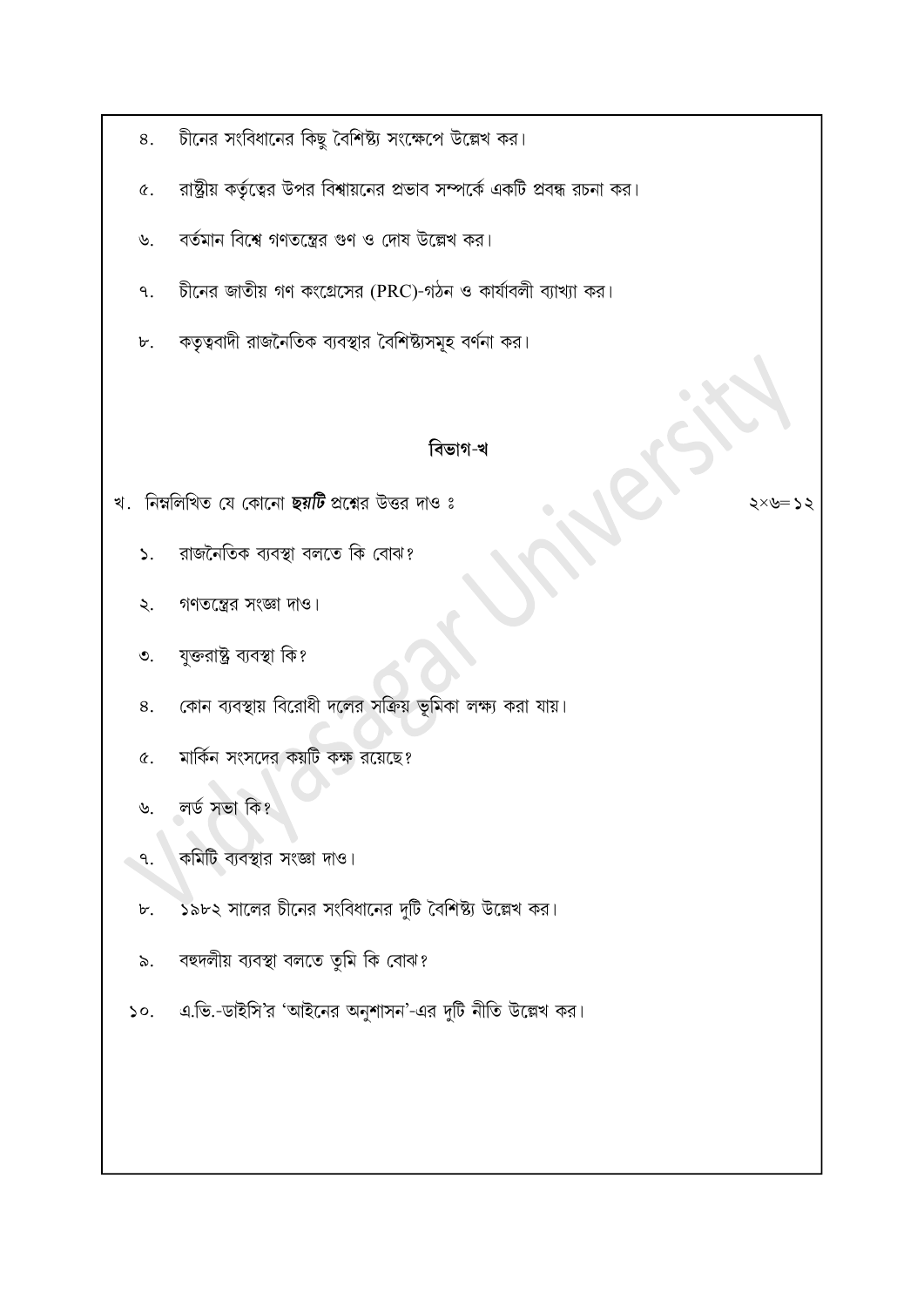#### Santali Version

#### $0700909 - 8$

 $\Omega$ . Nether Ge Tunglier, which is a second open  $\Omega$  or  $\Omega$  is  $\Omega$   $\sim$   $12\times4 = 48$ 

- $1.$  . Oppindogding lasong as Oppindogd ar Sanc $707$  Oppins2 (15250  $0.0222693$   $0.999999$   $0.21$
- 2. UMDOAC LAC2N PO PQM.DOA DZGMG NOOOOQOC PMAZGMCMG OOOQO  $Q29906$  ba  $Q20906$   $90$ ?
- $8.$  baneara persag haposaskrivars raestash as usear util gaesargae  $60.8P$   $K999D$   $U21$
- $6.$  and legewhood deals about guaded by boan 202 . By U2 i
- $6.$  pakneras badoarea 820ar rakaras eztar 0apak 7076a02  $U$  $A$  $P$  $D$  $B$ , $S$   $D$  $C$  $D$  $D$  $D$  $D$  $D$  $D$  $D$
- $\mathcal{C}$ . Damaig interest gadaoadosa szdaig gpd as Par ap LaBas (12)
- $2.$  and search wow one and core beresse search (PRC) ween are ka.mihora renag bHeD bHaNgaw me|
- $\mathbb{C}$ . bodozopavatez danalda wartan darage guragur bo wadrar ya $\mathbb{R}$

#### $0709969 - 0$

- 0. UNUA GE OUSUG GONORS UUDA SEENG OEDER 20 UE:  $2 \times 6 = 12$
- $1.$  . Sunates obsect bate of a set an oppear as
- 2 . gonoTonTro renag Pa.narsi em me|
- $8.$  DubOosalnso oper an  $929$  and  $0.29$
- $6.$  202 01262122 / 02026092 22 07234897  $99P$  22626 6302768  $0.850700$   $0.7000$ .  $0.90000$   $0.1$
- $6.$  UMSOR LOGLOG OUDE ORDAG OOOS UZENG M?
- $C.$  pand  $K$ anaa  $9$   $9$   $9$   $29$   $6$   $6$  $6$  $6$  $3$  $7$
- $2.$  bedang ozoelose szag relanska ep dzi